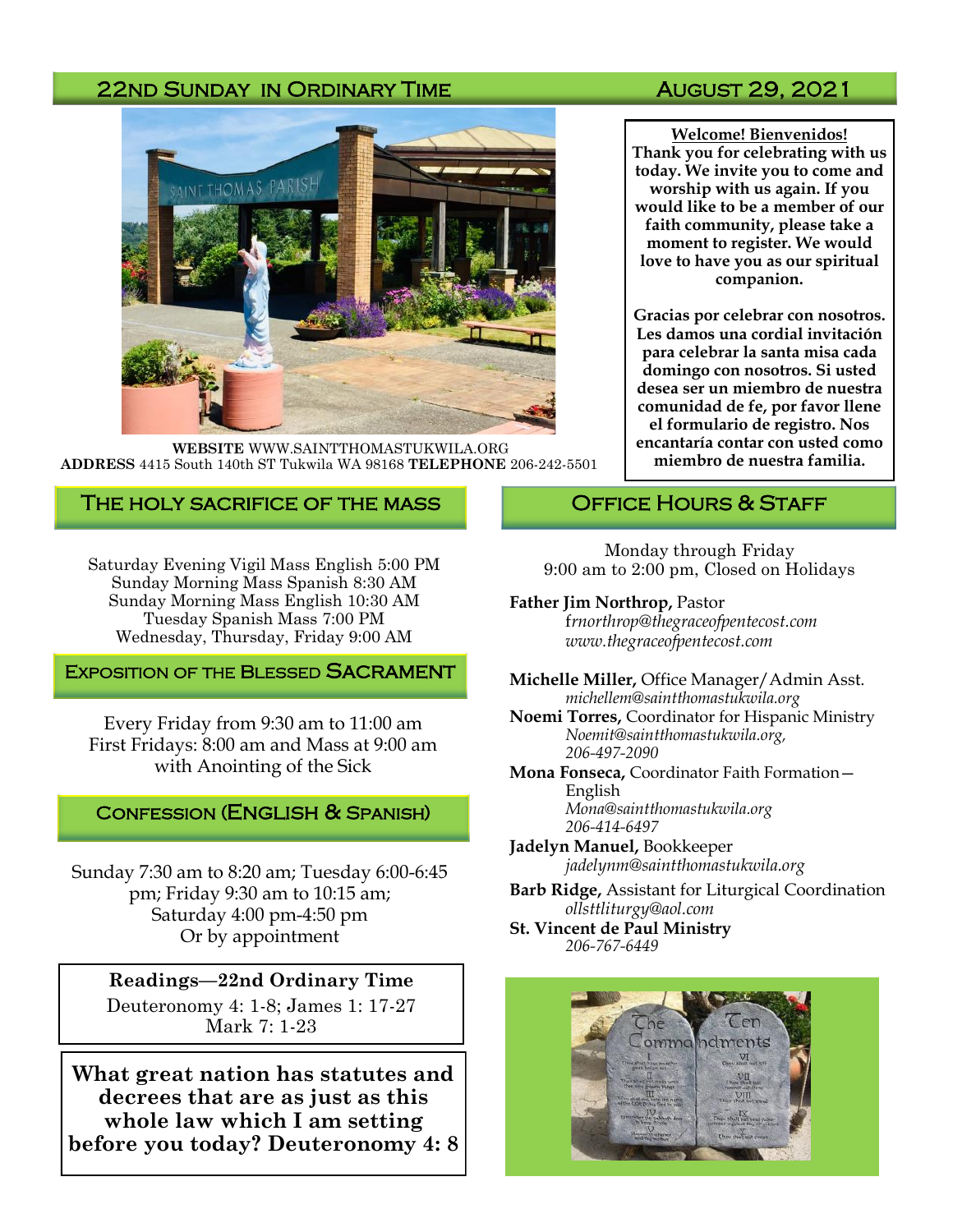# SPECIAL EVENTS

# **Please Call the Parish Office for Mass Intentions**



#### FINANCIAL STEWARDSHIP AT St. Thomas

| Saturday & Sunday English Masses                                      | \$3,321.00  |
|-----------------------------------------------------------------------|-------------|
| Sunday & Tuesday Spanish Mass                                         | \$802.67    |
| <b>Weekly Online Stewardship</b>                                      | \$1,046.00  |
| Maintenance Fund/Fondo de Mantenimiento                               | \$137.00    |
| <b>Total Donation/Donación Total</b>                                  | \$5,306.67  |
| <b>Annual Catholic Appeal Goal</b>                                    | \$29,539.00 |
| Received so far: \$25,375.35 (85.9 % of goal)<br><b>BALANCE OWING</b> | \$4,163.65  |

**The stewardship report above is from August 21 & 22**



# **FORMING DISCIPLES FOR LIFE & JUSTICE**

**OCTOBER 30, 2021 VIRTUAL CONFERENCE** 

# **22nd Sunday in Ordinary Time**

## **Stay with Jesus**

This Sunday's readings challenge us with "hard sayings" from Jesus. In the Gospel, Jesus reiterates his surprising command that the disciples must eat his flesh and drink his blood. In our second reading, St. Paul tells the Ephesians that husbands and wives must be subordinate to one another. Sometimes it might be hard to understand God's commands, and sometimes we don't like them. When these moments come, it's good to follow Peter's example in our Gospel reading. He doesn't understand how to do what Jesus asks, but he never leaves Jesus either. He continues to follow Jesus saying, "Master, to whom shall we go? You have the words of eternal life."

# **Faith Formation in 2021-2022**

Last year we had a late start because of COVID. This year we are starting Oct. 5.

- Registration has begun for
	- Faith Formation 1st through 12th grades
	- Preparation for 1st Reconciliation and 1st Communion
	- Confirmation classes and RCIA for new Christians
	- Adult Bible Study. Father Jim will continue the Bible Timeline

Under St. Thomas' patronage, our parish aspires to evangelize our world through the Beauty of our Liturgical worship; the Goodness of our lives empowered by the Holy Spirit and ordered towards holiness in community; and conforming our minds to the Truth of the Scriptures and Tradition.